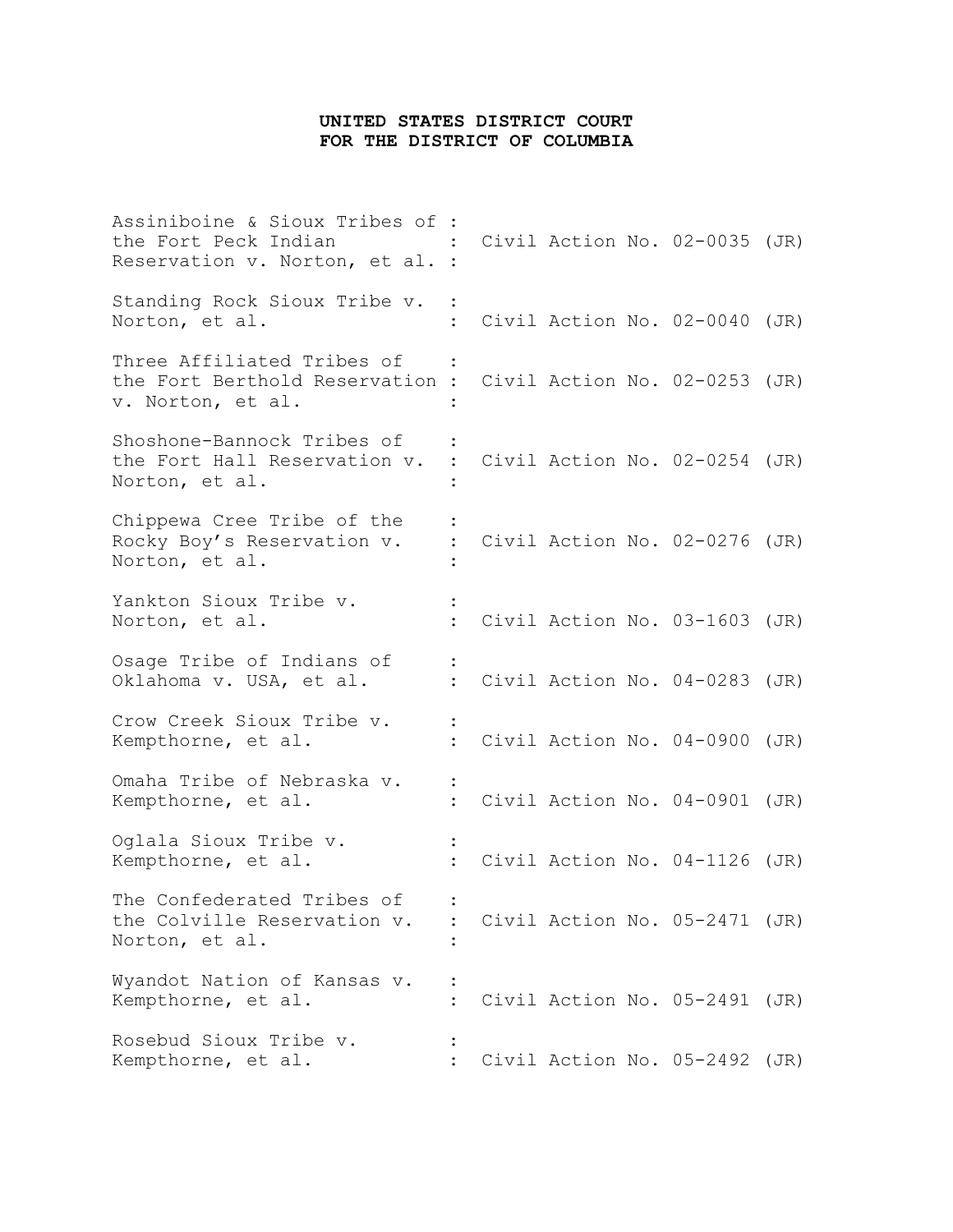Winnebago Tribe of Nebraska Winnebago Tribe of Nebraska :<br>v. Kempthorne, et al. : Civil Action No. 05-2493 (JR) Lower Brule Sioux Tribe v. : Kempthorne, et al.  $\qquad \qquad : \qquad \text{Civil Action No. 05-2495 (JR)}$ Prairie Band of Potawatomi : Nation v. Kempthorne, et al. : Civil Action No. 05-2496 (JR) Te-Moak Tribe of Western : Shoshone Indians v. : Civil Action No. 05-2500 (JR) Norton, et al. : Cheyenne River Sioux Tribe v. : Kempthorne, et al. : Civil Action No. 06-1897 (JR) Stillaguamish Tribe of : Indians v. Kempthorne, et al. : Civil Action No. 06-1898 (JR) Iowa Tribe of Kansas and : Nebraska v. Kempthorne, et al.: Civil Action No. 06-1899 (JR) Confederated Tribes of the : Goshute Reservation v. : Civil Action No. 06-1902 (JR) Kempthorne, et al. : Muskogee (Creek) Nation of : Oklahoma v. Kempthorne, et al.: Civil Action No. 06-2161 (JR) Eastern Shawnee Tribe of Oklahoma v. Kempthorne, et al.: Civil Action No. 06-2162 (JR) Northwestern Band of Shoshone : v. Kempthorne, et al. : Civil Action No. 06-2163 (JR) Red Cliff Bank of Lake : Superior Indians v. : Civil Action No. 06-2164 (JR) Kempthorne, et al. : Pechanga Band of Luiseno : Mission Indians v.  $\cdot$  : Civil Action No. 06-2206 (JR) Kempthorne, et al. : Colorado River Indian Tribes : v. Kempthorne, et al. : Civil Action No. 06-2212 (JR) Tohono O'Odham Nation v. : Kempthorne, et al.  $\qquad \qquad : \qquad \text{Civil Action No. 06-2236 (JR)}$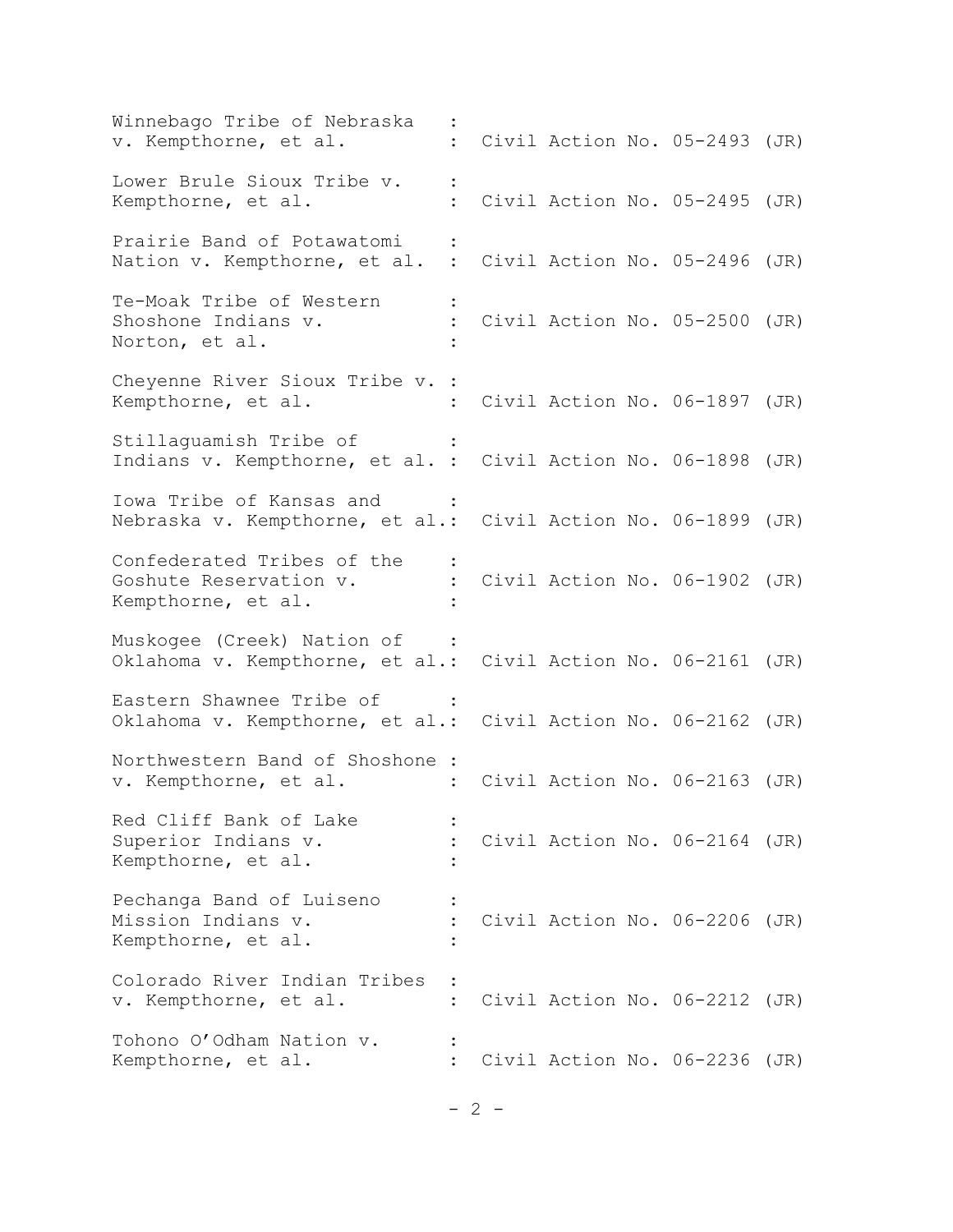| Nez Perce Tribe, et al. v.<br>Kempthorne, et al.                                            |  |  | Civil Action No. 06-2239 (JR)   |  |
|---------------------------------------------------------------------------------------------|--|--|---------------------------------|--|
| Passamaquoddy Tribe of<br>Maine v. Kempthorne, et al.                                       |  |  | : Civil Action No. 06-2240 (JR) |  |
| Salt River Pima-Maricopa<br>Indian Community v.<br>Kempthorne, et al.                       |  |  | Civil Action No. 06-2241 (JR)   |  |
| Coer D'Alene Tribe v.<br>Kempthorne, et al.                                                 |  |  | : Civil Action No. 06-2242 (JR) |  |
| Ak-Chin Indian Community v.<br>Kempthorne, et al.                                           |  |  | : Civil Action No. 06-2245 (JR) |  |
| Sokaogon Chippewa Community<br>v. Kempthorne, et al.                                        |  |  | : Civil Action No. 06-2247 (JR) |  |
| Gila River Indian Community<br>v. Kempthorne, et al.                                        |  |  | : Civil Action No. 06-2249 (JR) |  |
| Northern Cheyenne Tribe of<br>Indians v. Kempthorne, et al. : Civil Action No. 06-2250 (JR) |  |  |                                 |  |
| Haudenosaunee: The Onondaga<br>Nation v. Kempthorne, et al. : Civil Action No. 06-2254 (JR) |  |  |                                 |  |

## **MEMORANDUM ORDER**

Defendants have moved for a six-month remand and stay of litigation in each of the 37 tribal lawsuits pending before me. See, e.g., Tohono O'Odham Nation v. Kempthorne, 06-2236, [Dkt. 17, 18]. The plaintiff tribes all oppose the motion. The motion is fully briefed. No party has requested oral argument. For the reasons set forth below, the motion will be **denied**.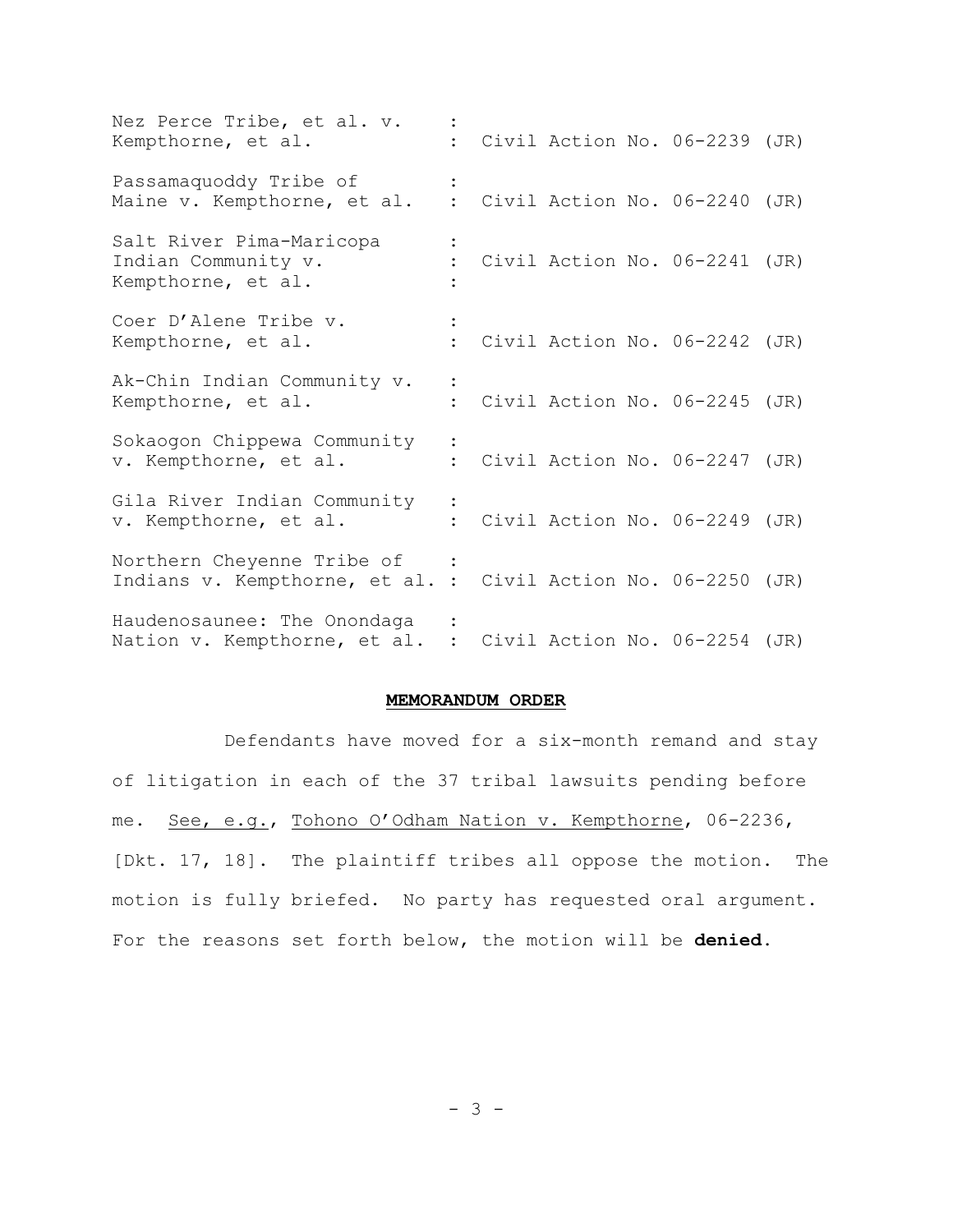## **Background**

On December 14, 2006, 21 of these suits were transferred to me with the Individual Indian Money account lawsuit, Cobell v. Kempthorne, No. 96-1285. Sixteen additional, similar suits were filed immediately thereafter. In all 37 cases, tribal plaintiffs raise accounting and mismanagement claims regarding assets and funds held in trust by the United States. At the time they were transferred to me, many of the older cases were in active settlement discussions. All were moving along -- or not moving -- with relatively limited judicial involvement. See, e.g., Oct. 22, 2007 Supplemental Memorandum of Plaintiffs Assiniboine and Sioux Tribes of the Fort Peck Indian Reservation v. Norton, No. 02-0035, Standing Rock Sioux Tribe v. Norton, No. 02-0040, and Shoshone-Bannock Tribes of the Fort Hall Reservation v. Norton, No. 02-0454, at  $11-12$ . At a June 6, 2007, status conference in the newer cases of Salt River Pima-Maricopa Indian Community v. Kempthorne, No. 06-2241, Ak-Chin Indian Community v. Kempthorne, No. 06-2245, Passamaquoddy Tribe of Maine v. Kempthorne, No. 06-2240, and Tohono O'Odham Nation v. Kempthorne, No. 06-2236, defendants requested a 60-day discovery stay within which to file a motion to remand those four cases. The government resisted my invitation to move for a remand in all the tribal cases, explaining that each case involves one or more unique sovereign-to-sovereign relationships, and that substantial

 $-4 -$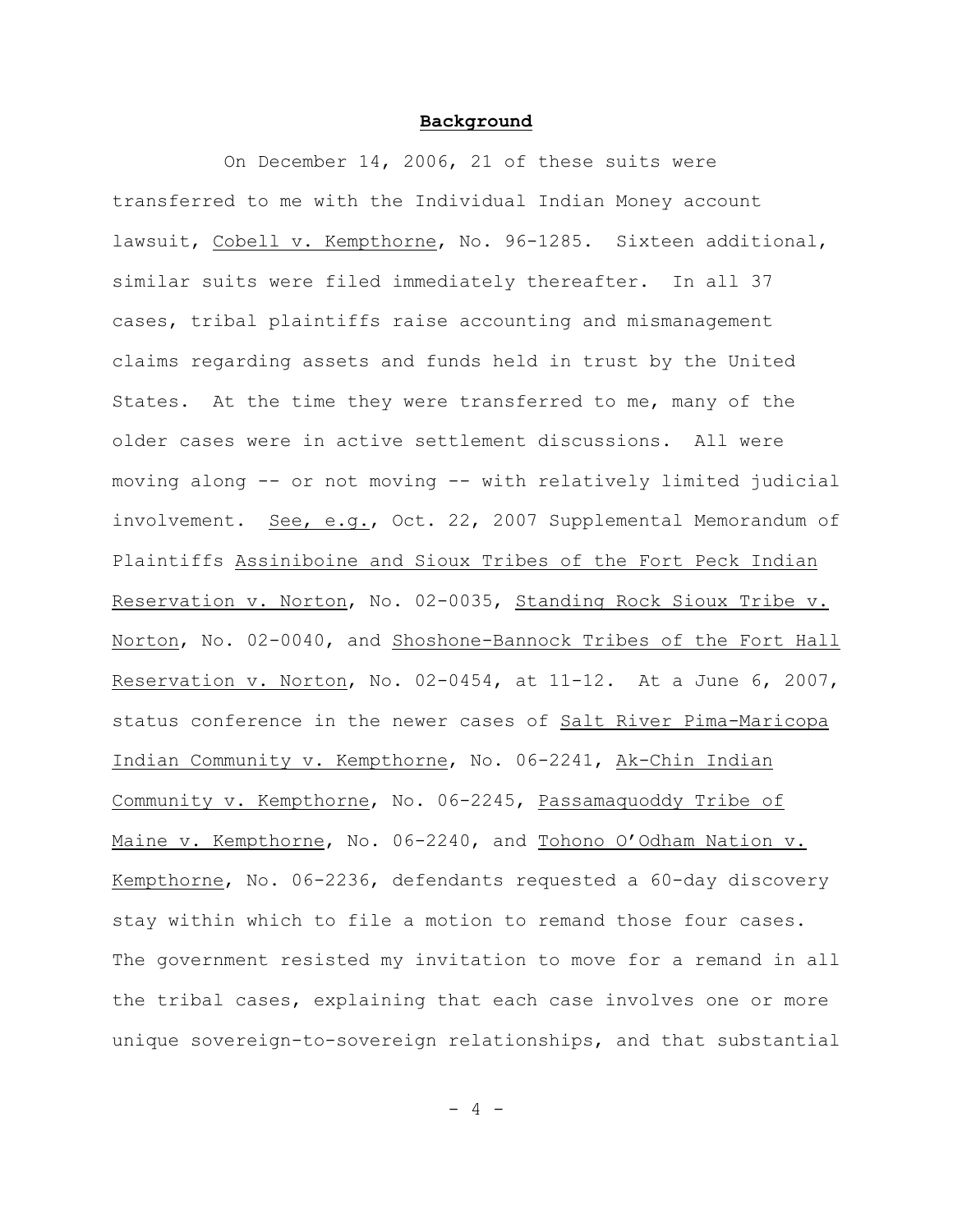differences between the cases cautioned against a unified approach. After considering those arguments, I ordered that any remand motion or motions the government wished to file would be due by August 1, 2007, and that, in those cases in which no such motion was filed, the government would be deemed to have waived the issue. Pursuant to Fed. R. Civ. P. 42(a), I consolidated the cases for the limited purpose of resolving the remand motion.

The government then filed identical motions in all 37 tribal suits. See, e.g., Motion to Remand And Stay Litigation, Nez Perce Tribe, et al. v. Kempthorne, No. 06-2239 [Dkt. 37]. On October 1, 2007, plaintiffs Ak-Chin Indian Community, Passamquoddy Tribe of Maine, Salt River Pima-Maricopa Indian Community, and Tohono O'Odham Nation filed a brief opposing the remand motion. See, e.g., Memorandum in opposition to Motion to Remand and for Stay of Litigation, Ak-Chin Indian Community v. Kempthorne, No. 06-2245 [Dkt. 22]. That brief was filed on behalf of all the litigating tribes except the Osage Tribe of Indians of Oklahoma and the Gila River Indian Community, who (together) filed their own opposition brief. See, e.g., Memorandum in opposition to Motion to Remand and for Stay of Litigation, Osage Tribe of Indians of Oklahoma v. Kempthorne, No. 04-0283 [Dkt. 51]. On October 22, 2007, supplemental opposition

 $-5 -$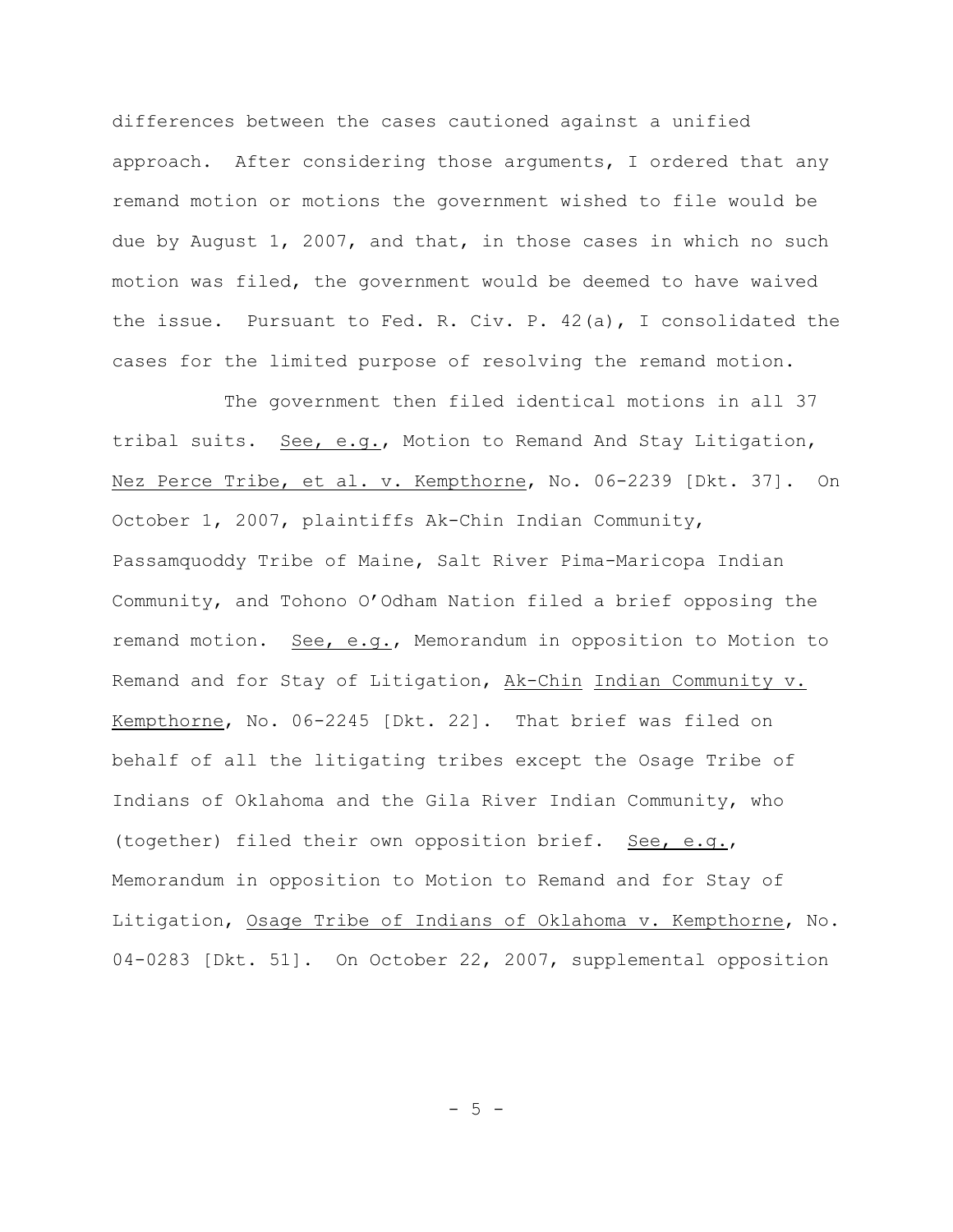briefs<sup>1</sup> were filed by (1) Nez Perce Tribe, (2) Coeur d'Alene Tribe and the Confederated Tribes of the Colville Reservation, (3) Ak-Chin Community, and (4) Assiniboine & Sioux Tribes of the Fort Peck Reservation, Shoshone-Bannock Tribes of the Fort Hall Reservation, and Standing Rock Sioux Tribe. The government filed its reply on November 21, 2007.

## **Discussion**

A June 18, 2007, government memorandum requesting limited consolidation for the remand motion it then expected to file in the Tohono O'Odham, Salt River Pima-Maricopa, Ak-Chin, and Passamaquoddy cases indicated that, if remand were granted, the Interior department would "define and complete the accounting for those Tribes as Interior deems required under its statutory and regulatory mandates  $\ldots$  [and that] [u]pon completion of that remand, Defendants [would] present the accountings, along with the supporting administrative records, to Plaintiffs for their review." See, e.g., Defendants' Bench Memorandum on Case Management, Passamaquoddy Tribe of Maine v. Kempthorne, No. 06- 2240 [Dkt. 12] at 2. That undertaking echoed the status report filed in those four cases on May 4, 2007.

 $1$  On August 23, 2007, I ordered the tribal plaintiffs to file one or more principal briefs by October 1, 2007, and any supplemental briefs by October 22, 2007. See, e.g., Oglala Sioux Tribe v. Kempthorne, No. 04-1126 [Dkt. 47].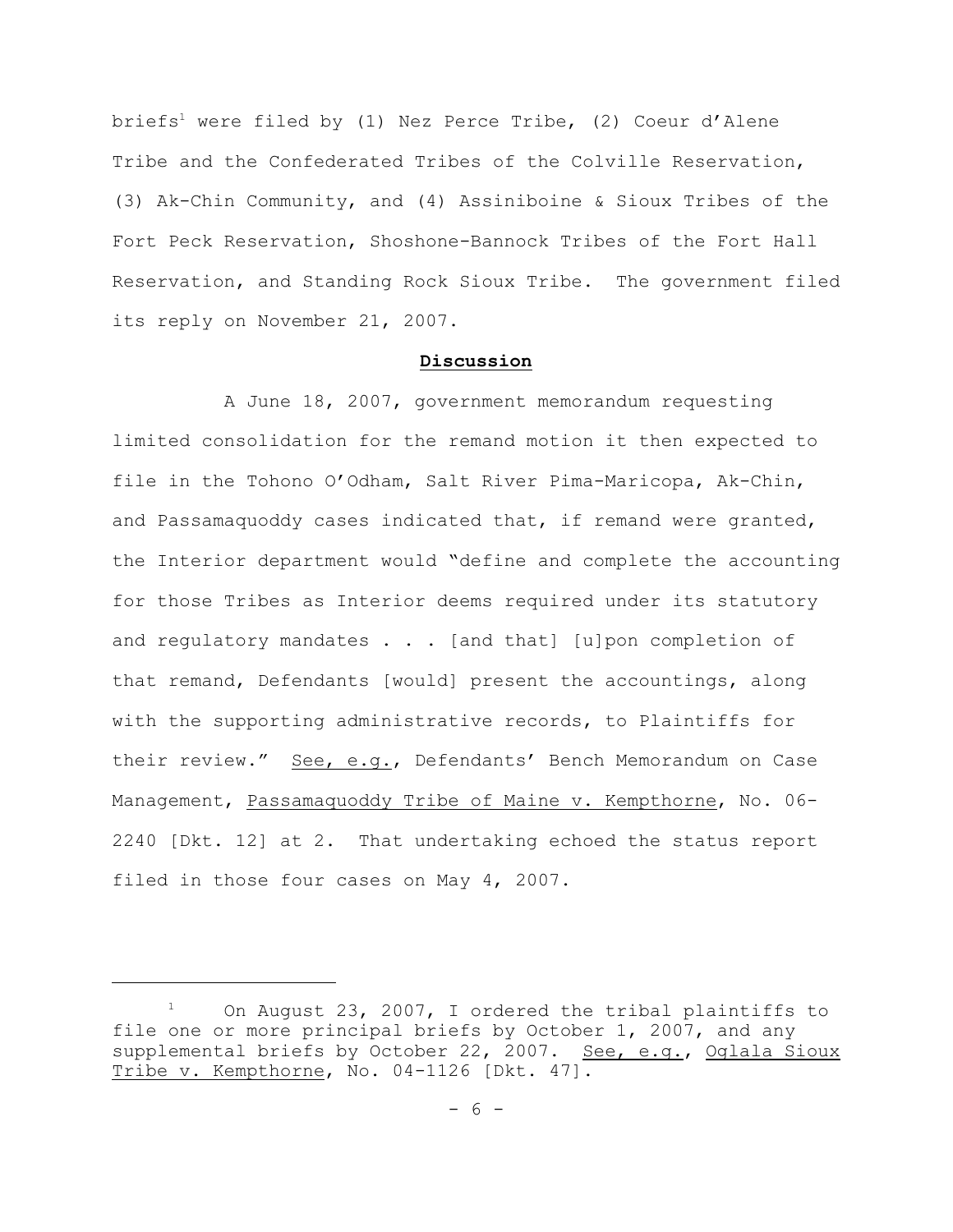The actual remand motion the government has now filed is not so optimistic. Now, instead of defining, completing and presenting its accountings to plaintiff tribes, the government undertakes only to "prepare a historical accounting plan for all tribes (including those that have not brought suit)." See, e.g., Defendants' Reply in Support of its Motion for Remand, Passamaquoddy Tribe of Maine v. Kempthorne, No. 06-2240 [Dkt. 20] at 1 (emphasis added). The motion will be denied, because (1) the tasks defendants seek to perform on remand can be undertaken without either a stay or a remand, (2) I am not persuaded that a remand will facilitate the resolution of these lawsuits, (3) the primary jurisdiction doctrine is inapplicable, and (4) a voluntary remand would be inappropriate.

Before discussing those reasons further, I should note that the use of the word "remand" in the context of these cases is imprecise and even misleading. In its ordinary usage, a remand sends a case from one docket to another -- from a federal court back to a state court after an improper removal, from an appellate court back to a trial court after a reversal, or from a reviewing court back to an administrative agency for further proceedings. It is the third of those examples that the government presumably invokes when it asks for a remand here, but the example does not fit. These cases, like Cobell, sound in traditional equity as well as in administrative law -- the exact

- 7 -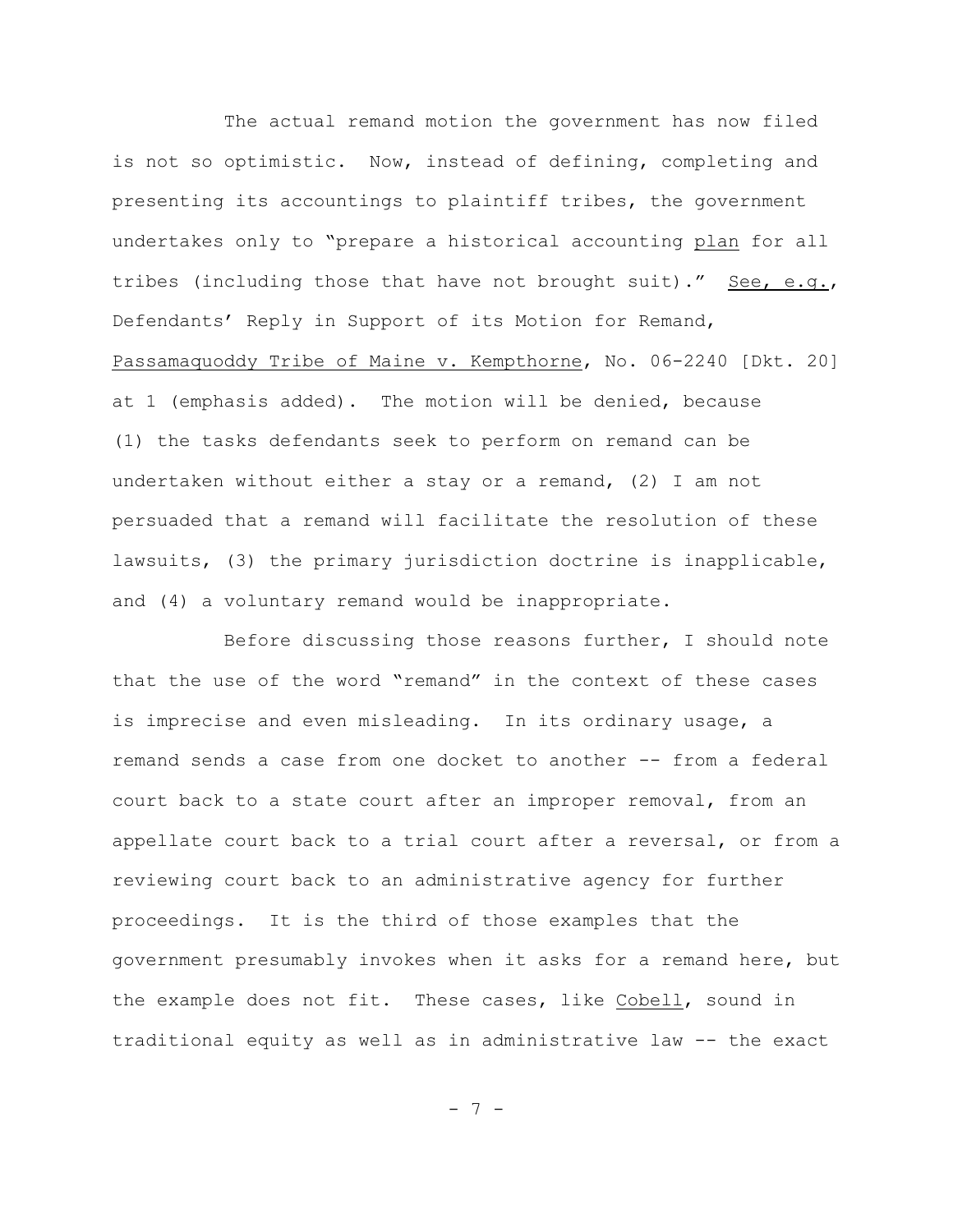relationship of one to the other yet to be determined. I use the word "remand" only because the parties do (and because, as noted below, the Court of Appeals does).

In his declaration supporting the remand motion, Special Trustee Ross Swimmer identifies several factors the agency will consider in developing its accounting plan.<sup>2</sup> Nothing is stopping the agency from considering those matters now, however, or from moving forward with the development and implementation of an accounting plan. The agency's desire for uninterrupted time to complete an accounting plan could not be fulfilled by the granting of its motion in any event, as 65 other tribal cases -- before 27 judges -- are pending in federal district courts in Oklahoma and the Federal Court of Claims. See, e.g., Memorandum in Support of Defendants' Motion for Remand and Stay of Litigation, Tohono O'Odham Nation v. Kempthorne, 06- 2236 [Dkt. 18] at 19-20.

This court cannot and will not dictate the details of any tribal trust accounting plan. However, it is the court's

 $P$  Plaintiffs object to the court's consideration of the Swimmer declaration. Their concerns stem from declarant's description of agency actions from the 1990's of which the declarant has, allegedly, no personal knowledge, as well as certain discrepancies between the declarant's current and former characterizations of Interior's capabilities in managing and accounting for tribal trusts. I find it unnecessary to reach plaintiffs' objections, as I rely on the declaration only in so far as it sheds light on the actions the department would take and factors it would consider during a remand and stay.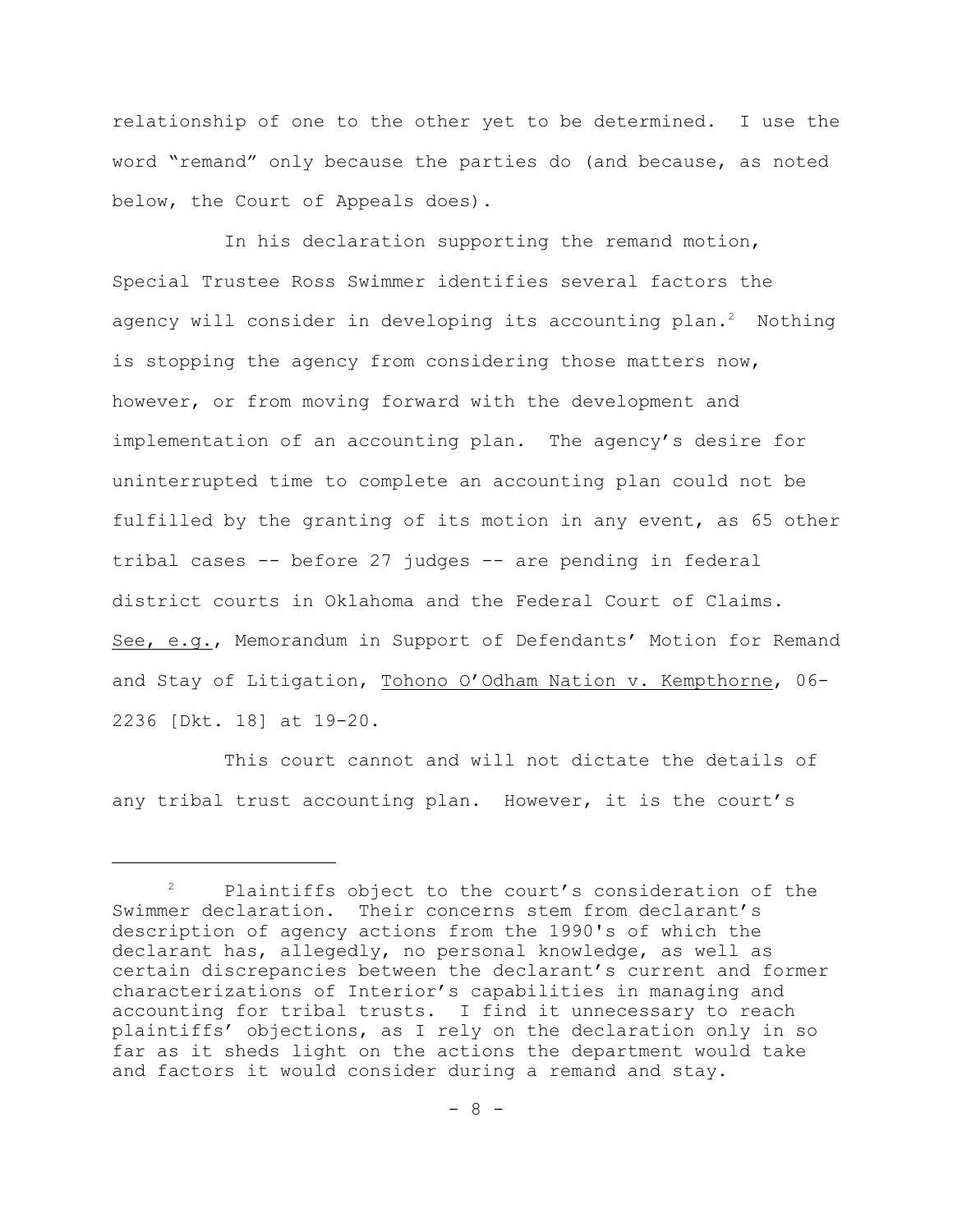obligation to define the trustee's legal duties and resolve the various charges raised in plaintiffs' complaints. I see no reason to delay that process with a remand, the fruits of which are unlikely to aid in the court's determination of such threshold questions of duty and breach. If, and when, the defendants are found to be in breach of the fiduciary duties identified in plaintiffs' complaints, it may be "proper . . . to remand [sic] the case for further agency consideration in harmony with the court's holding." Cobell v. Norton, 240 F.3d 1081, 1109 (D.C. Cir. 2001).

The doctrine of primary jurisdiction applies "when a claim is originally cognizable in the courts, and comes into play whenever enforcement of the claim requires the resolution of issues which, under a regulatory scheme, have been placed within the special competence of an administrative body." Action for Children's Television v. FCC, 59 F.3d 1249, 1257 (D.C. Cir. 1995), quoting United States v. Western Pacific Railroad Co., 352 U.S. 59, 63-64 (1956). By contrast, resolution of claims raised by plaintiff tribes requires analysis of trust and administrative law principles "within the conventional competence" of the district court. Nader v. Allegheny Airlines, Inc., 426 U.S. 290, 305 (1976). Consideration of the defendants' "fully-articulated explanations of the features of an historic accounting for tribes that it deems compliant with the law" may well be necessary in

- 9 -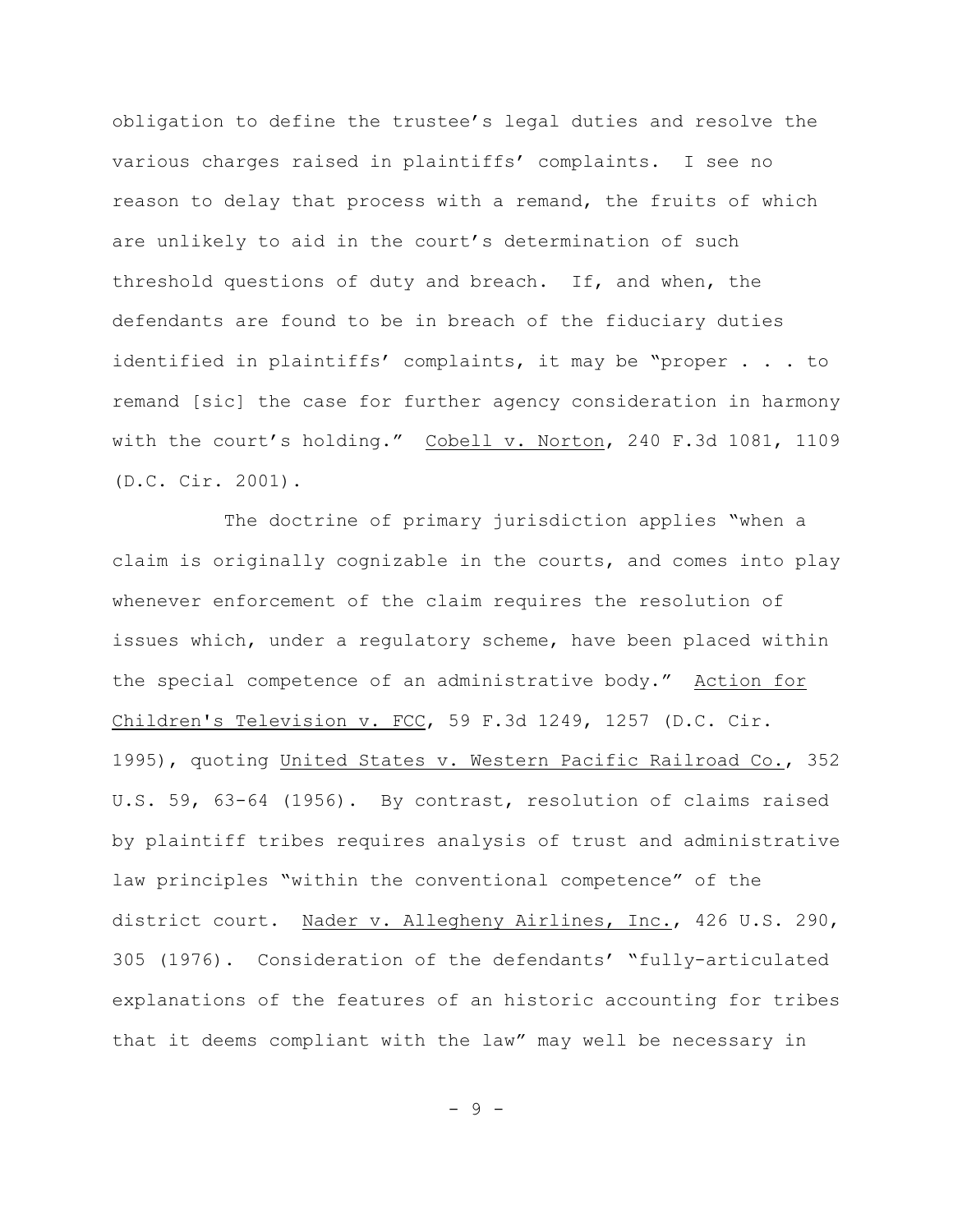ruling on summary judgment motions addressing the issues of duty and breach, Swimmer Decl. ¶ 21, but there is no compelling reason to postpone these cases for six months while the defendant articulates its response to trust-related concerns the department has been aware of for at least twenty years. Such delay is precisely why the doctrine of primary jurisdiction "should be invoked sparingly." Red Lake Band of Chippewa Indians v. Barlow, 846 F.2d 474, 476 (8th Cir. 1988).

The government argues in the alternative that the court should grant the agency a voluntary remand. Voluntary remands are appropriate where an agency seeks to consider "intervening events outside of the agency's control, [] reconsider its previous position . . . [or where an agency] believes that its original decision is incorrect on the merits and it wishes to change the result." SKF USA, Inc. v. United States, 254 F.3d 1022, 1028-29 (Fed. Cir. 2001). Defendants submit that "'lessons learned' from the current accounting work by OST . . . criticisms of prior tribal accounting work, and [the need to] provide an administrative record for the tribal accounting plan" constitute intervening events that should be analyzed during a voluntary remand. Defendants' Reply Brief at 16. These events do not constitute "substantial and legitimate" grounds for a remand in late 2007, however. Criticisms of prior tribal accounting work have been lodged against the agency for more than ten years. See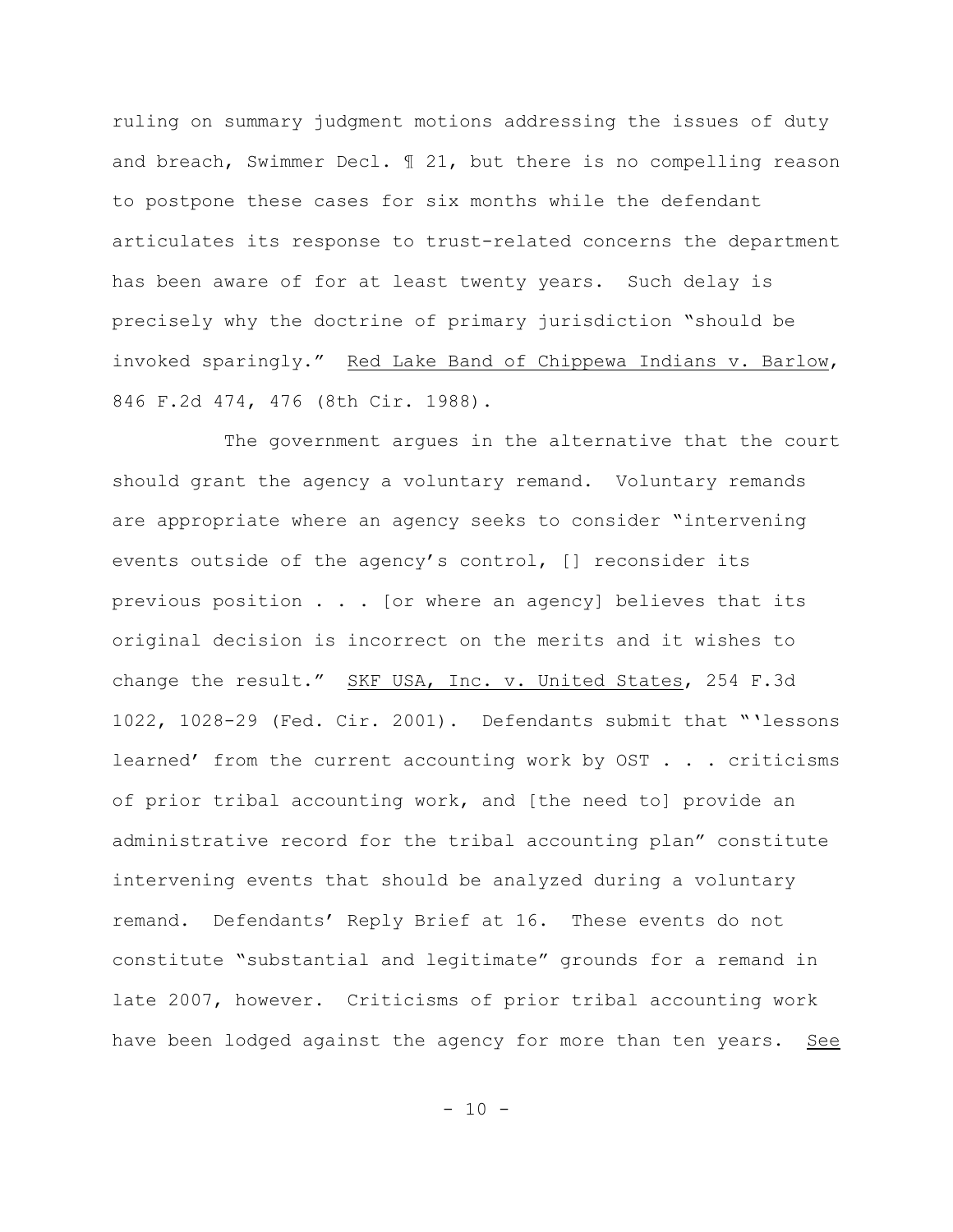May 1996 GAO Report. OST accounting work has been underway since the Office's inception, and the obligation to create tribal accounting plans has been evident for years. While the department may have properly focused much of its effort on settlement negotiations with tribes in recent years, nothing prevented the agency from at least planning its historical accounting activities concurrently with those negotiations, in accordance with statutory mandates.

Consideration of the remand issue itself has delayed the tribal lawsuits nearly six months. Granting the remand would therefore result in the delay of an entire year. Defendants argue that plaintiffs would not suffer prejudice "considering the early stage of litigation at which this motion is filed." Defendants' Motion for a Remand and Stay at 33. Though some of these cases were filed in the waning days of 2006, others were filed in 2002, and the department has been on notice of these concerns for decades. In view of that history, a six-month delay at this juncture would be inappropriate.

It is accordingly **ORDERED** that the government's remand and stay motion is **denied**. It is

**FURTHER ORDERED** that the temporary stay of litigation granted on July 2, 2007 is lifted. And it is

**FURTHER ORDERED** that each plaintiff tribe, group of tribes, or putative class of tribes file a status report (only in

 $-11 -$